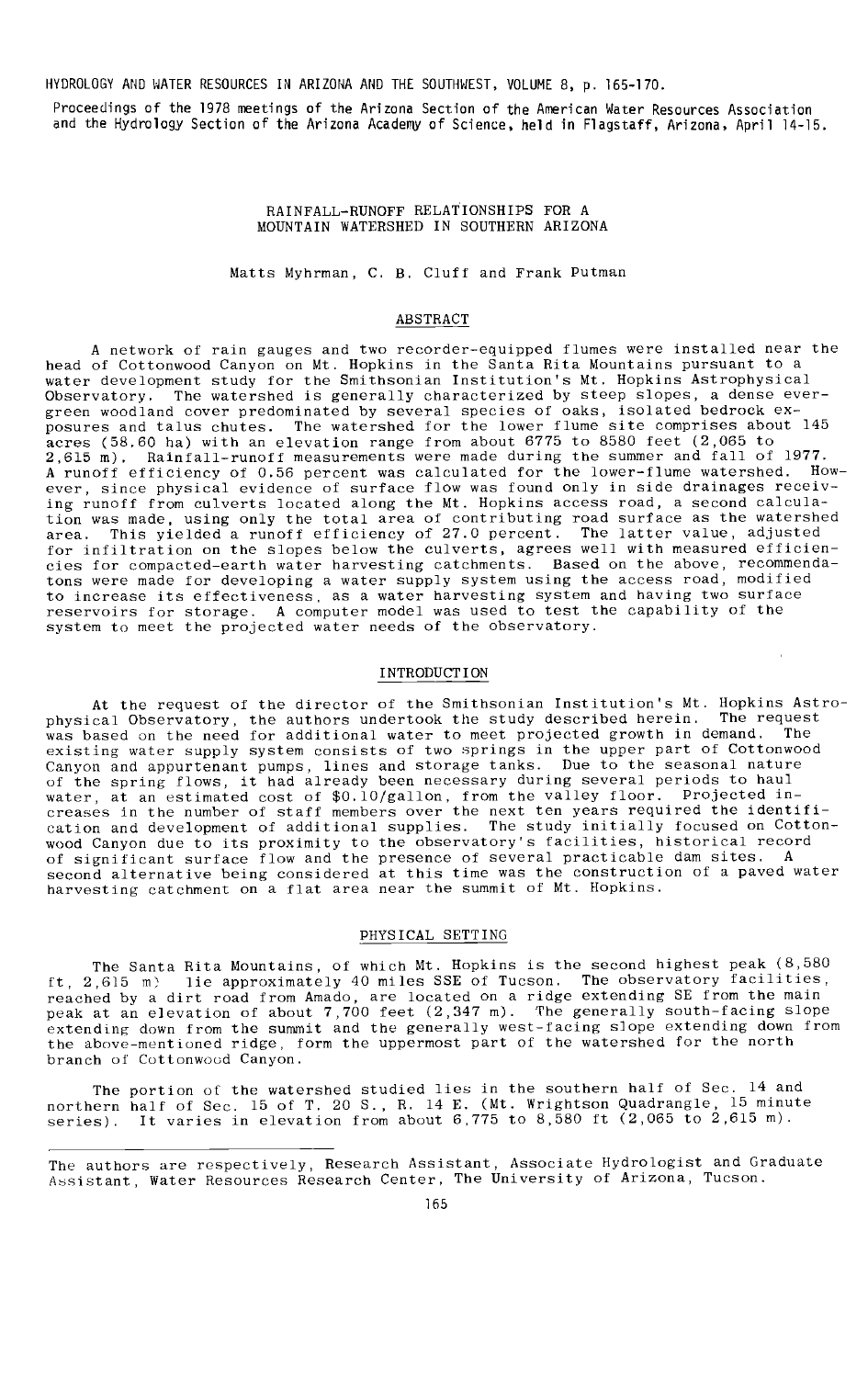The slopes are generally steep, ranging from 50 to 70 percent, and are covered with<br>dense vegetation. Several species of evergreen oaks dominate the tree cover, but<br>alligator junipers are common along the drainages and occ summit, cutting across the watershed again near the top of the south-facing slope.<br>The average annual precipitation for the period 1970–77, as measured on the ridge, was<br>20.26 inches (7.98 cm). During 1977, about 70 percen

# INSTRUMENTATION AND DATA REDUCTION ,

A 3-foot (0.81 m) H-flume (Holtan, 1962) (henceforth called the lower flume) was installed in the stream channel at an elevation of about 6,775 ft. (2,065 m), thus defining the lower extent of the study area. A 1.5 foot (

A programmed Wang calculator was used to convert the time-stage data, read from<br>the recorder charts, to runoff data. Hydrographs were also plotted for each storm.<br>Total volume for extended periods of base flow was determin through 9/27/77 was estimated to be 225,760 gallons (855 m<sup>3</sup>). For the same period,<br>at the lower flume, the estimate was 301,660 gallons (1,143 m<sup>3</sup>).

A recording rain gauge located on the ridge at Knoll #1 was operated from 6/24/77 through 9/27/77. Six plastic rain gauges were also recorded from 6/27/77 through 9/29/77. These were located at each flume, in two places on the ridge, on the road near the summit and at the summit. See Figure 1 for locations.

Table 1 presents storm precipitation data for the seven gauges. Combinations of the totals for the individual plastic gauges were used in calculating average precipitation totals for the upper -flume watershed and the lower -flume watershed. These were then adjusted downward by a fixed percentage, based on the difference between the total for the plastic rain gauge at Knoll #1 and the total for the recording rain gauge at the same location. These adjusted values were then used in the runoff efficiency calculations discussed in the next section.

# RUNOFF EFFICIENCY CALCULATIONS

For the initial calculations, the watershed boundaries for the upper and lower flumes were adjusted to take into account culvert locations. The areas were then determined by planimetry to be 74.6 acres (30.2 ha) for the upper flume and 144.7 acres (58.6 ha) for the lower flume. The runoff efficiencies for the upper and lower watersheds were then calculated to be 0.80 percent and 0.56 percent, respectively.

Visual inspection of the side drainages after runoff events indicated, however, that the side drainages on the south -facing slope of the watershed were contributing no surface flow to the main channel. Only those side drainages on the west-facing  $\overline{\phantom{a}}$ <br>slope which received runoff from the road surface via one or more culverts appeared to be contributing surface flow to the main stream. Therefore, an additional cal-culation was made in which the total area of road surface on the west- facing slope within the lower-flume watershed was considered to constitute the effective water-<br>shed. The road surface areas for appropriate sections of the road were determined The road surface areas for appropriate sections of the road were determined from extensive road-width measurements made with a distance wheel. This calculation yielded a runoff efficiency of 27.0 percent.

A well- maintained, compacted -earth catchment at the Atterbury Experimental Water-shed near Tucson had a measured runoff efficiency of about 35 percent during its initial 18 months of operation. The Mt. Hopkins road surface, being continuously compacted by traffic, certainly has an actual runoff efficiency of at least this magnitude, but infiltration on the slopes between the culverts and the main stream chan-nel would easily account for the lower calculated efficiency.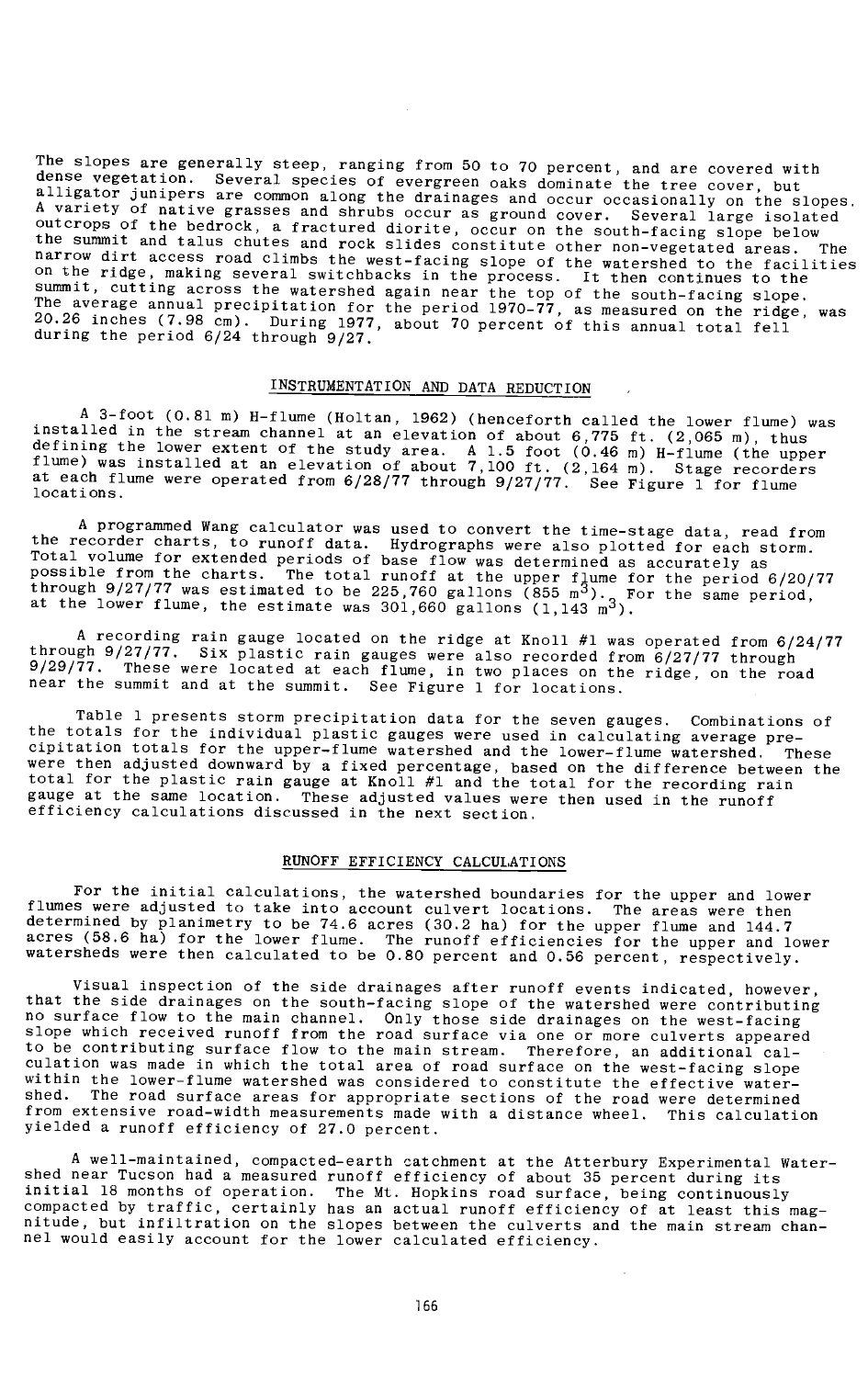

Figure 1. Map of the Cottonwood Canyon Watershed.<br> $1'' = 400'$  Contour Interval = 200' Contour Interval =  $200'$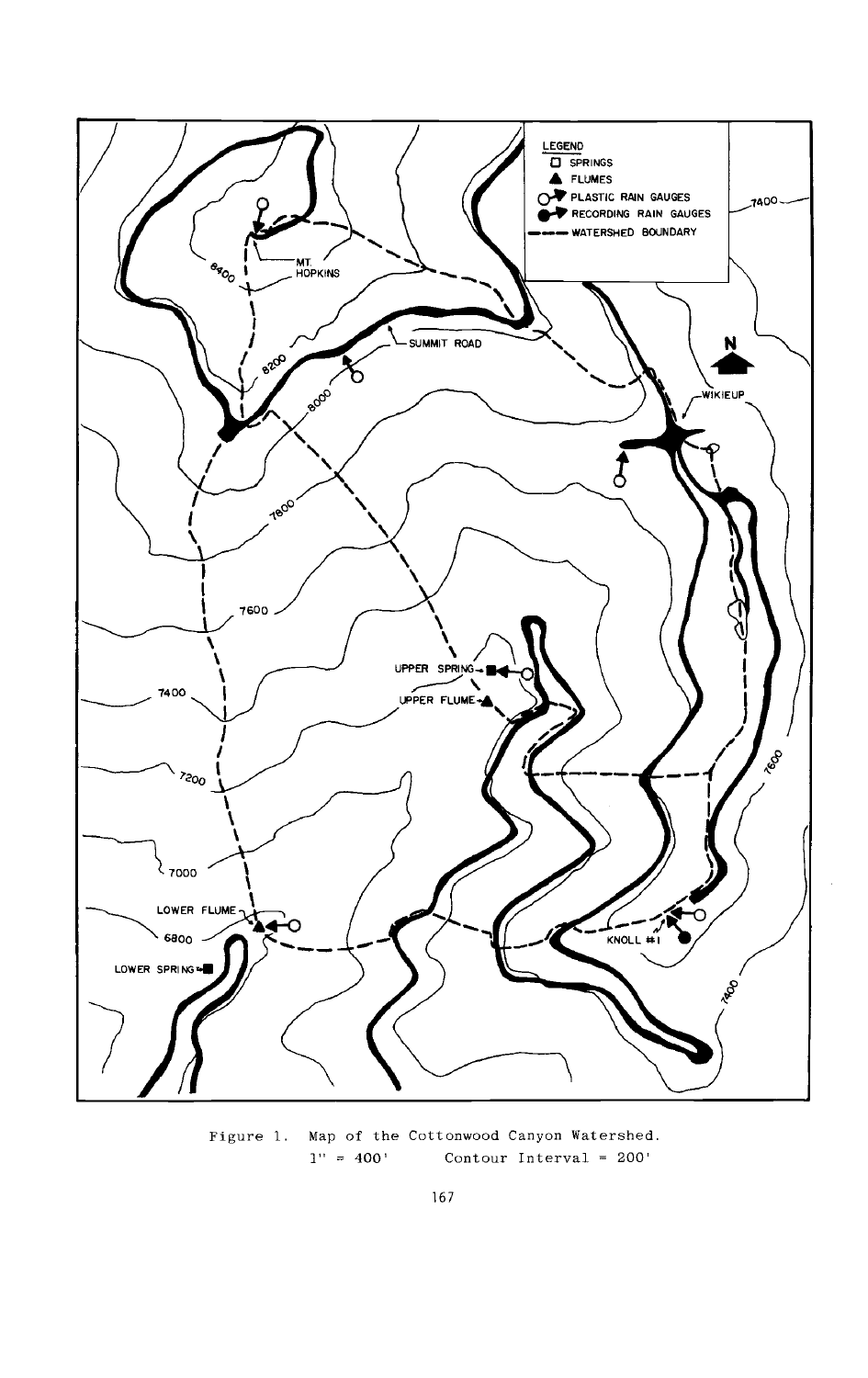| <b>TABLE</b> |
|--------------|
|--------------|

#### STORM PRECIPITATION DATA IN INCHES FOR UPPER COTTONWOOD CANYON

| .76<br>.28<br>.10<br>.13<br>.54<br>.09<br>.03<br>.46 | (Summit)<br>Road<br>.82<br>1.25<br>1.30<br>1.25<br>.96<br>.36<br>1.55<br>1,10<br>.10<br>1.00<br>.96<br>.15<br>.68<br>.07<br>.02<br>2.00<br>.90<br>.50 | (R.G.)<br>.94<br>.53<br>1.78<br>.36<br>.82<br>.10<br>1.51<br>.14<br>.52<br>.32<br>.01<br>.55<br>.20 | (P.G. )<br>.92<br>.60<br>1.90<br>.38<br>.90<br>.15<br>1.80<br>.21<br>.58<br>.33<br>. 01<br>. 70 | Wikieup<br>.90<br>1.75<br>1.15<br>.32<br>1.30<br>.17<br>1.60<br>.15<br>.60<br>.10<br>.01 | Flume<br>.95<br>1.05<br>1.35<br>.40<br>1.30<br>.10<br>1.20<br>.15<br>.68<br>.15<br>.01 | Flume<br>.78<br>.77<br>1.40<br>.40<br>1.25<br>.10<br>1.60<br>.15<br>.92<br>.32<br>.02 |
|------------------------------------------------------|-------------------------------------------------------------------------------------------------------------------------------------------------------|-----------------------------------------------------------------------------------------------------|-------------------------------------------------------------------------------------------------|------------------------------------------------------------------------------------------|----------------------------------------------------------------------------------------|---------------------------------------------------------------------------------------|
|                                                      |                                                                                                                                                       |                                                                                                     |                                                                                                 |                                                                                          |                                                                                        |                                                                                       |
|                                                      |                                                                                                                                                       |                                                                                                     |                                                                                                 |                                                                                          |                                                                                        |                                                                                       |
|                                                      |                                                                                                                                                       |                                                                                                     |                                                                                                 |                                                                                          |                                                                                        |                                                                                       |
|                                                      |                                                                                                                                                       |                                                                                                     |                                                                                                 |                                                                                          |                                                                                        |                                                                                       |
|                                                      |                                                                                                                                                       |                                                                                                     |                                                                                                 |                                                                                          |                                                                                        |                                                                                       |
|                                                      |                                                                                                                                                       |                                                                                                     |                                                                                                 |                                                                                          |                                                                                        |                                                                                       |
|                                                      |                                                                                                                                                       |                                                                                                     |                                                                                                 |                                                                                          |                                                                                        |                                                                                       |
|                                                      |                                                                                                                                                       |                                                                                                     |                                                                                                 |                                                                                          |                                                                                        |                                                                                       |
|                                                      |                                                                                                                                                       |                                                                                                     |                                                                                                 |                                                                                          |                                                                                        |                                                                                       |
|                                                      |                                                                                                                                                       |                                                                                                     |                                                                                                 |                                                                                          |                                                                                        |                                                                                       |
|                                                      |                                                                                                                                                       |                                                                                                     |                                                                                                 |                                                                                          |                                                                                        |                                                                                       |
|                                                      |                                                                                                                                                       |                                                                                                     |                                                                                                 |                                                                                          |                                                                                        |                                                                                       |
|                                                      |                                                                                                                                                       |                                                                                                     |                                                                                                 | 1.05                                                                                     | 1.20                                                                                   | 1.25                                                                                  |
|                                                      |                                                                                                                                                       |                                                                                                     | .22                                                                                             | .32                                                                                      | .34                                                                                    | .40                                                                                   |
| .34                                                  | .34                                                                                                                                                   | . 22                                                                                                | .25                                                                                             | .27                                                                                      | .27                                                                                    | . 25                                                                                  |
| .90                                                  | 1.20                                                                                                                                                  | .93                                                                                                 | 1.10                                                                                            | . 96                                                                                     | .94                                                                                    | 1.05                                                                                  |
| .37                                                  | .59                                                                                                                                                   | .72                                                                                                 | .74                                                                                             | 1.13                                                                                     | .74                                                                                    | .55                                                                                   |
| .03                                                  | .05                                                                                                                                                   | .06                                                                                                 | .06                                                                                             | .09                                                                                      | .06                                                                                    | .04                                                                                   |
| .10                                                  | .16                                                                                                                                                   | . 19                                                                                                | .20                                                                                             | .15                                                                                      | .20                                                                                    | .15                                                                                   |
| .08                                                  | .08                                                                                                                                                   | .08                                                                                                 | . 09                                                                                            | .11                                                                                      | .12                                                                                    | .09                                                                                   |
| .45                                                  | .44                                                                                                                                                   | .47                                                                                                 | .51                                                                                             | .62                                                                                      | .68                                                                                    | .55                                                                                   |
| .25                                                  | .30                                                                                                                                                   | .28                                                                                                 | .30 <sub>1</sub>                                                                                | .32                                                                                      | .32                                                                                    | .30                                                                                   |
| .50                                                  | .50                                                                                                                                                   | .34                                                                                                 | . 34                                                                                            | . 32                                                                                     | .36                                                                                    | .50                                                                                   |
| .08                                                  | .06                                                                                                                                                   | .06                                                                                                 | .11                                                                                             | .08                                                                                      | .10                                                                                    | .10                                                                                   |
| .40                                                  | .50                                                                                                                                                   | .38                                                                                                 | .40                                                                                             | .42                                                                                      | .52                                                                                    | .50                                                                                   |
| .28                                                  | .30                                                                                                                                                   | .20                                                                                                 | .21                                                                                             | . 25                                                                                     | .24                                                                                    | .24                                                                                   |
| .34                                                  | .38                                                                                                                                                   | .48                                                                                                 | .50 <sub>1</sub>                                                                                | .44                                                                                      | .48                                                                                    | .48                                                                                   |
| .38                                                  | .30                                                                                                                                                   | .61                                                                                                 | . 64                                                                                            | .40                                                                                      | .52                                                                                    | .50                                                                                   |
|                                                      |                                                                                                                                                       |                                                                                                     |                                                                                                 |                                                                                          |                                                                                        |                                                                                       |
|                                                      | 13,49<br>13.57                                                                                                                                        | 12.80                                                                                               | 14.15                                                                                           | 14.98                                                                                    | 14,43                                                                                  | 14.66                                                                                 |
|                                                      |                                                                                                                                                       |                                                                                                     |                                                                                                 |                                                                                          | *Recording gauge                                                                       |                                                                                       |

\* \*Plastic gauge

## EFFECT OF CULVERT LOCATIONS ON WATERSHED BOUNDARIES

As the study progressed, the focus gradually shifted from Cottonwood Canyon to a smaller unnamed drainage immediately to the south. This was prompted by the presence in this drainage of a ready -made storage reservoir, created by the emplacement of fill during the road -building process. By plugging the existing culvert and sealing the upstream slope of the road fill, an effective dam could be created at low cost. Although this new site had a much smaller watershed than that calculated for the lower flume, simple modifications could create a contributing road surface area greater than that for the lower flume. Since, by this time, it had been determined that area of road surface was apparently the most important factor determining runoff, it was decided to take advantage of this low-cost storage site.

The culvert locations that affected the watershed boundaries for this potential storage reservoir were studied to determine how much additional road surface might be brought into the effective watershed by blocking selected culverts. For purposes of comparison, boundaries were determined for the watershed as it would have existed without the road and culverts, the watershed as presently affected by the culvert locations and the watershed as it would be if certain changes were made to incorporate additional road area. The three watersheds were then planimetered, with the following results: pre-road watershed, 35.5 acres (14.4 hectares); present watershed, 32.7 acres (13.23 hectares); possible future watershed, 51.3 acres (20.76 hectares). The results indicate not only that the blocking of selected culverts would significantly increase the size of the watershed for the proposed reservoir, but also that the present watershed is actually smaller than the pre-road watershed. It appears that when dealing with small mountain watersheds whose boundaries are crossed by roads, one cannot safely ignore the effect of culvert location.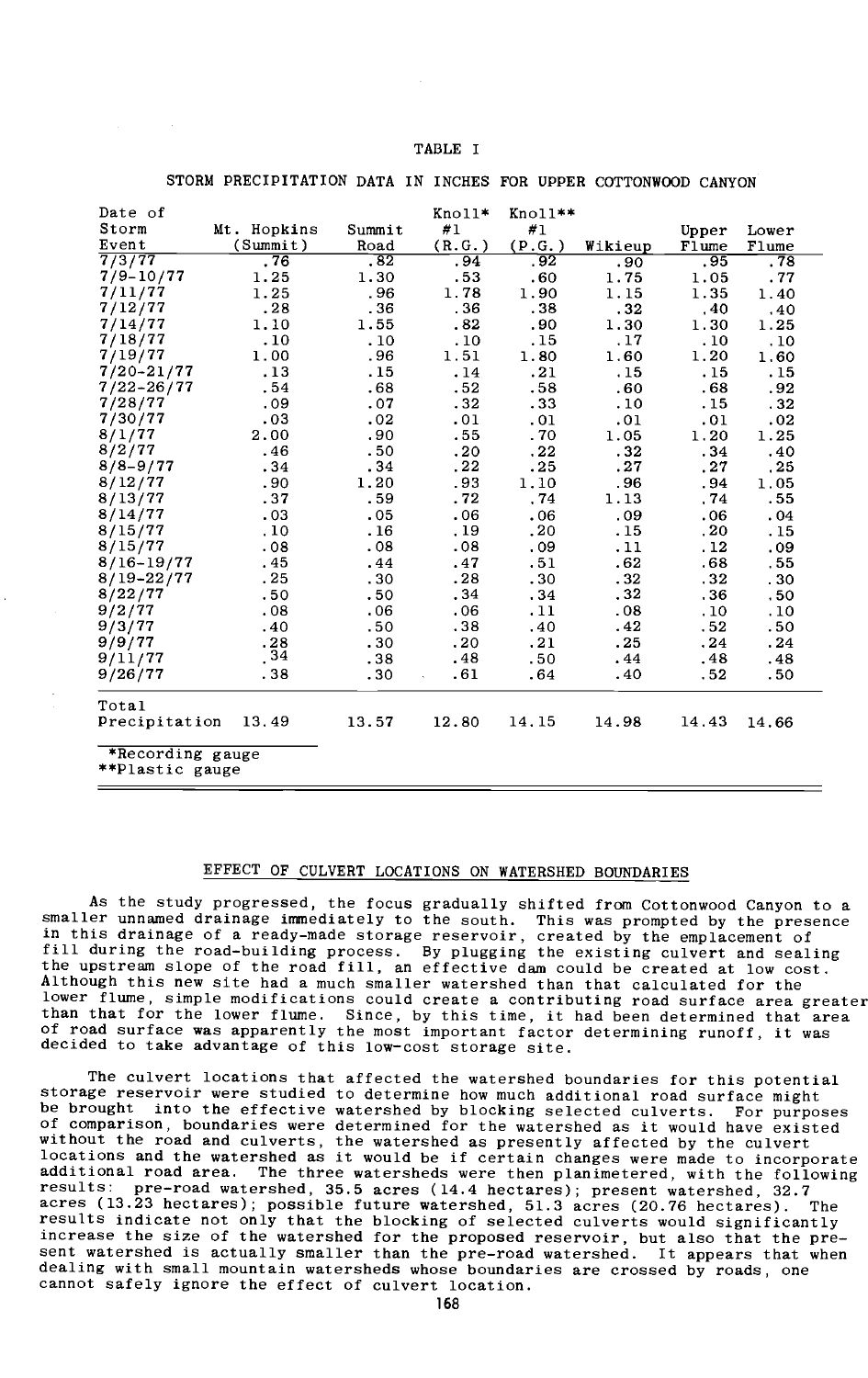It was also found that, by closing off certain culverts and making several other simple engineering changes to affect drainage, the area of road surface within the effective watershed could be increased from 1.4 acres (.58 ha) to 3.3 acres (1.2 ha) with a concomitant increase in runoff. One long section of road surface that could easily be added would feed directly into the proposed storage reservoir immediately<br>up gradient from the road-fill "dam". The runoff efficiency of this section would approach that for a compacted earth catchment and thus significantly increase total runoff.

# RECOMMENDATIONS FOR WATER SUPPLY DEVELOPMENT

Further investigation of this smaller drainage to the south of Cottonwood Canyon confirmed the existence of two potential reservoir sites. With slight modifications, the site above the road-fill "dam" could store about one million gallons (3,788 m<sup>3</sup>).<br>A second reservoir capable of storing about 0.5 million gallons (1,893 m<sup>3</sup>) could be<br>created by constructing a 25 foot (7.6 m) high da

In light of these excellent reservoir sites, and the ease with which the road system within this drainage could be developed as a water harvesting system, the options being considered for Cottonwood Canyon and for a paved catchment near the summit were abandoned. It was recommended that the two above -mentioned storage reservoirs be constructed, with the upper reservoir serving both for water storage and for trapping the inevitable sediment load. The spillway for this reservoir would completely bypass the lower reservoir. In addition, a pumping system was recommended to enable water from the upper reservoir to be trickle -filtered down the slopes into the lower reservoir or be pumped back up into the upper reservoir if infiltration past the upper dam should prove excessive during extended low-runoff periods.

To reduce evaporation losses, it was recommended that the lower reservoir be covered with a monolithic sheet of floating foamed butyl rubber and that the upper reservoir be covered with 2x2 foot (.61 x .61 m) squares of wax-impregnated polystyrene foam (Cluff, 1977b).

In order to create an adequate water harvesting system for these reservoirs, recommendations were made for closing off some culverts, equipping others with simple control structures, enlarging the ditch at the foot of the cut slope in order to accomodate increased runoff and paving certain sections of the road. Also included in the system would be the necessary pumps and distribution lines to move water from the lower reservoir up to a nearby storage tank and then on up to the facilities on the ridge.

## RESERVOIR OPERATION BASED ON COMPUTER MODELING

A computer model (Cluff, 1977a) was used to simulate the operation of the pro-<br>posed system over a 12 year period. This was done to confirm that the proposed<br>storage capacity would be adequate to meet projected weekly dema amount of spillage out of the system.

The limited daily precipitation data base collected during the study for the Cottonwood Canyon watershed was first used to calibrate the model. Parameters in the daily rainfall-runoff relationship were adjusted to optimize the correlation be-<br>tween measured runoff and simulated runoff, both on a storm-by-storm basis and for<br>total runoff for the period. Once the model was calib a 12 year daily precipitation record from Kitt Peak was used to estimate the runoff from the proposed, modified watershed over a similar period. The Kitt Peak record<br>was chosen because it matched the Mt. Hopkins annual precipitation data for 1970–77 well in terms of average annual rainfall (20.26 for Mt. Hopkins versus 22.55 inches for Kitt Peak, 51.5 cm versus 57.3 cm) and because its variation from year to year closely paralleled that for the Mt. Hopkins data.

Using the Kitt Peak data for the 12 year period 1965-76, a storage capacity of 1,100,000 gallons (4,166 m<sup>3</sup>) for the upper reservoir and a projected weekly demand of about 9,600 gallons (36.4 m<sup>3</sup>), the model generated a spillage of 106,660 gallons (404 m<sup>3</sup>) and a minimum storage of 77,000 gallons